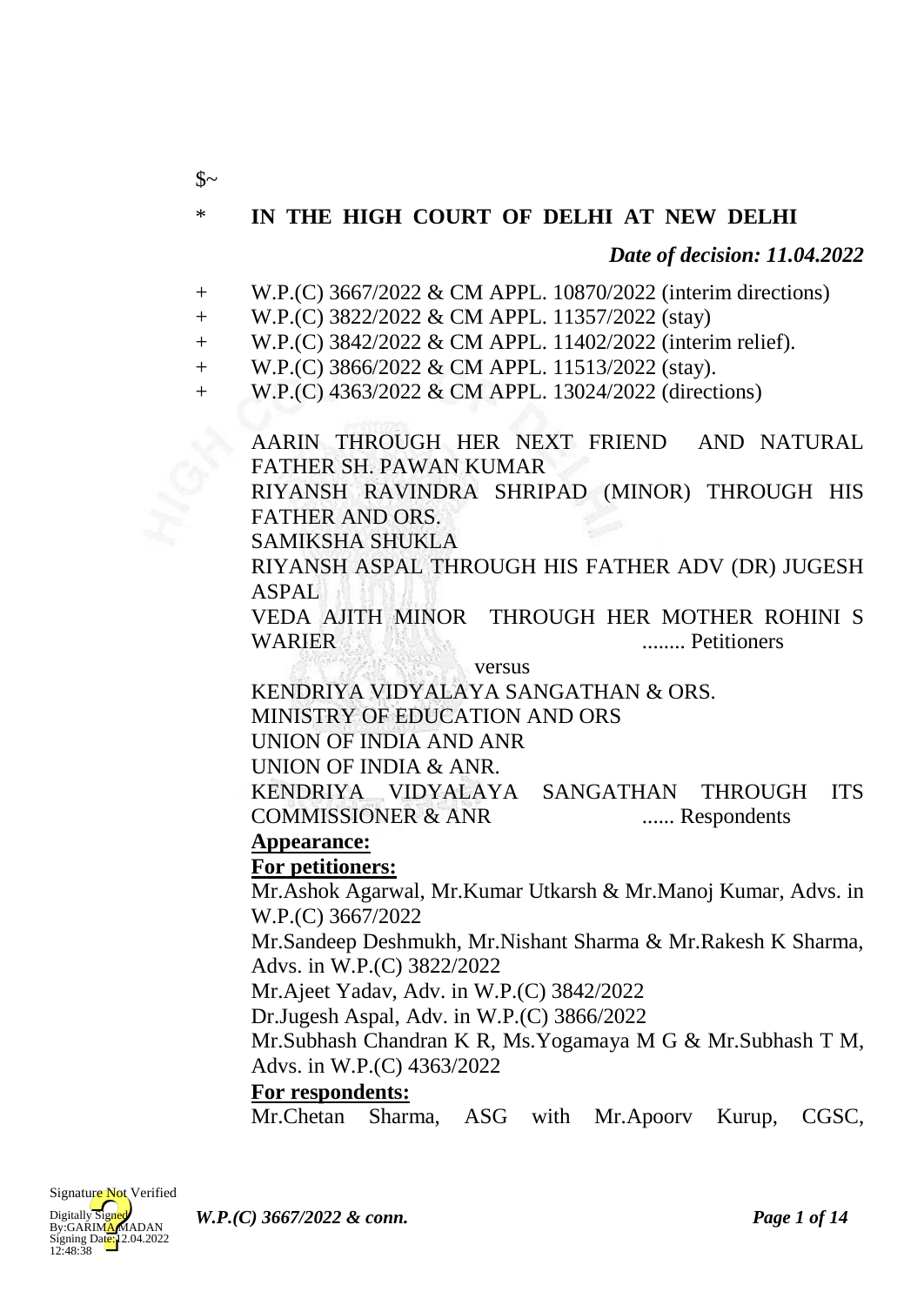Mr.S.Rajappa, Mr.Gowrishankar, Mr.Amit Gupta, Mr.Sahaj Garg, Mr.Rishav Dubey, Mr.Mohit Prasad, Mr.Jitendra Kumar Tripathi, Advs.

Mr.Rishikesh Kumar, ASC, GNCTD with Ms.Sheenu Priya & Mr.Sudhir Shukla, Advs. for R-3

## **CORAM: HON'BLE MS. JUSTICE REKHA PALLI**

## **REKHA PALLI, J (ORAL**

1. The petitioners, who are aged about 5 years but yet to complete 6 years as on 31.03.2022, have approached this Court assailing the admission criteria for the academic year 2022-23 issued by the Kendriya Vidyalaya Sangathan (*hereinafter* referred to as 'KVS') on 24.02.2022, which prescribes the minimum age for admission of a student in Class-I as 6 years or above.

2. On 24.02.2022, the respondent no.1 issued guidelines for admission to all KVS with effect from the academic year 2022-23. According to these guidelines, a child must be 6 years old as on the  $31<sup>st</sup>$  March of the academic year in which admission was being sought to Class-I. This newly introduced criteria superseded the earlier criteria for admission which permitted the children who were 5 years or more as on the  $31<sup>st</sup>$  March of the relevant academic year to apply for admission to Class-I. The petitioners, who will turn 6 years on or after 01.04.2022 and are therefore ineligible to apply for Class-I as per the impugned guidelines have, therefore approached this Court.

3. At the very outset, it may be noted that even though, in the writ petition, the petitioners have sought quashing of the guidelines with a direction to the respondents to reframe the guidelines, during the course of

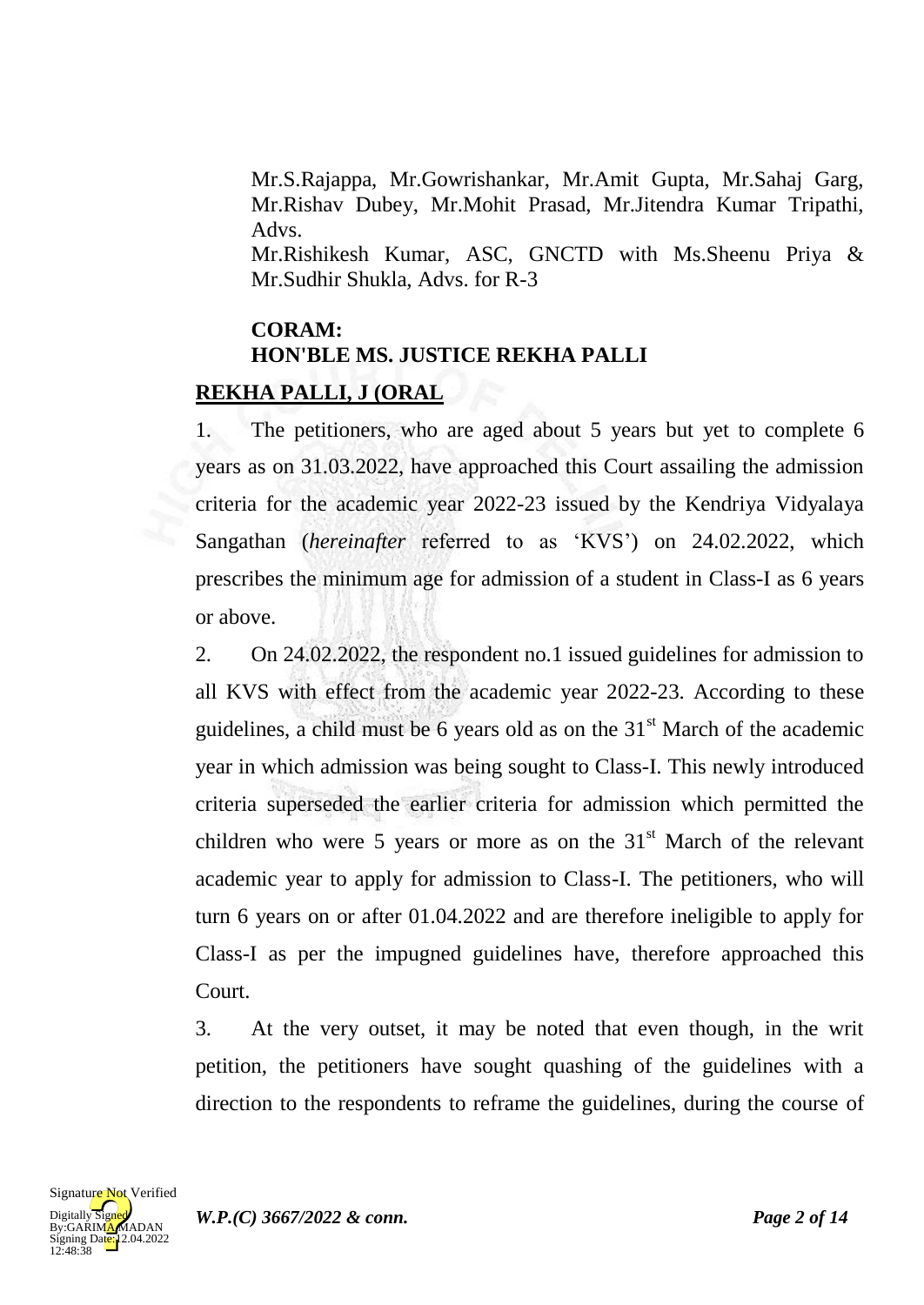arguments, the petitioners have confined their relief only to this academic year and therefore their grievance is primarily relating to the issuance of these guidelines increasing the minimum age for admission to Class-I by one year just before the start of the academic year, which they urge, is wholly arbitrary.

4. In support of the petition, submissions have been made by Mr. Ashok Agarwal, Dr. Jugesh Aspal, Mr. Rakesh K. Sharma and Mr. Subash T M.

5. Learned counsel for the petitioners submit that though all over Delhi, children aged 5 years or above are eligible to apply for admission to class-I, the respondents have introduced the impugned criteria purportedly on the basis of the National Education Policy, 2020 (*hereinafter* referred to as the 'NEP, 2020') without appreciating the fact that even if any such change was to be introduced, the same had to be done in a phased manner by giving adequate notice to all the concerned stakeholders. They contend that the NEP, which has been issued in 2020, is yet to be made applicable in a number of States and Union Territories across the country. Once, none of the other schools in Delhi are following the NEP, 2020, the KVS, even if it is a special category of school, ought to have ensured that adequate notice is given to all eligible students before introducing the eligibility criteria of 6 years for admission to Class-I.

6. Mr. Ashok Agarwal, learned counsel for the petitioners submits that without prejudice to his plea that the NEP, 2020 does not in any manner prescribe that the minimum age for admission to class-I should be 6 years, this criteria, which is still to be introduced in all other schools in Delhi could not have so suddenly been brought into force by the KVS. He contends that when all other schools in Delhi are still following the 5-year age criteria for

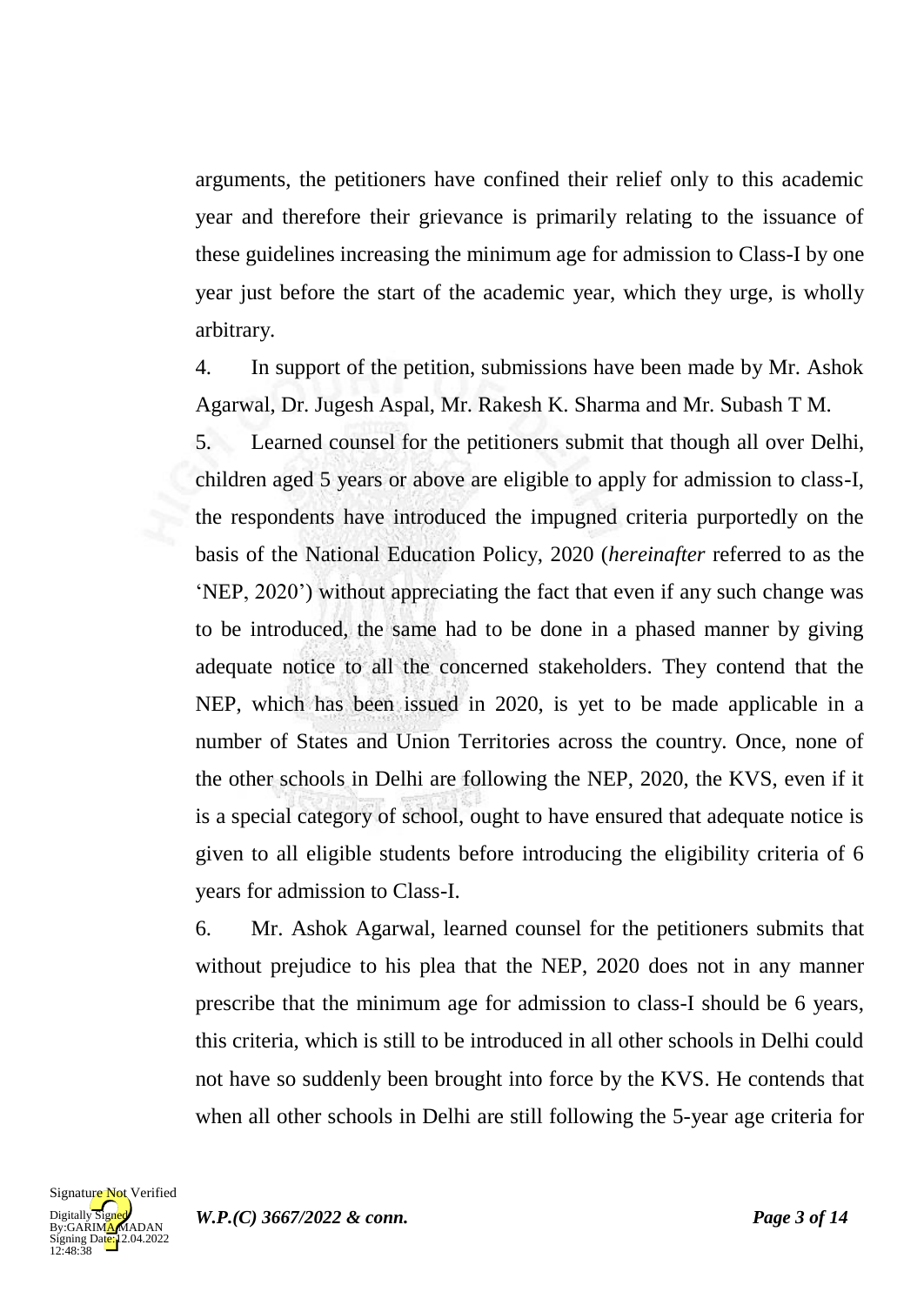entry to Class-I, the action of the respondents in following the 6-year age criteria would lead to creation of two different age groups for admission to Class-I, in Delhi. This he contends, is wholly arbitrary and irrational and therefore prays that till the NEP, 2020 is introduced in all schools across Delhi, the respondents be also directed to follow the age criteria of 5 years for admission to class-I.

7. Learned counsel for the petitioners submit that notwithstanding the fact that the impugned guidelines are contrary to the Delhi School Education Act and Rules, 1973 as also the report of the Ganguly Committee, all the petitioners have been taken by surprise by the impugned guidelines at this belated stage when admissions to most other schools in Delhi have already been completed and therefore contend that the guidelines are liable to be set aside on this ground alone. The petitioners, who were keen to join KVS, have been left remediless and would perforce be compelled to wait for one more year for admission to Class-I. In support of his plea, they place reliance on a decision of this Court in in *Suman Mishra vs. Govt. of NCT of Delhi (2016) 227 DLT (CN) 19* as also on the decision of the Apex Court in *Mahabir Auto Stores v. India Oil Corporation, (1990) 3 SCC 752.*

8. Mr. Agarwal then submits that the impugned admission guidelines are also violative of Article 21A of the constitution which guarantees right to free and compulsory education. By placing reliance on the decision on the Division Bench of this Court in *Social Jurist A Civil Rights Group vs. Union of India and Ors. (2007) SCC Online Del 1515,* he submits that Article 21A merely stipulates free and compulsory education to all children between the age group of 6-14 years but does not in any manner, prescribes any minimum age for admission of a child in a school.

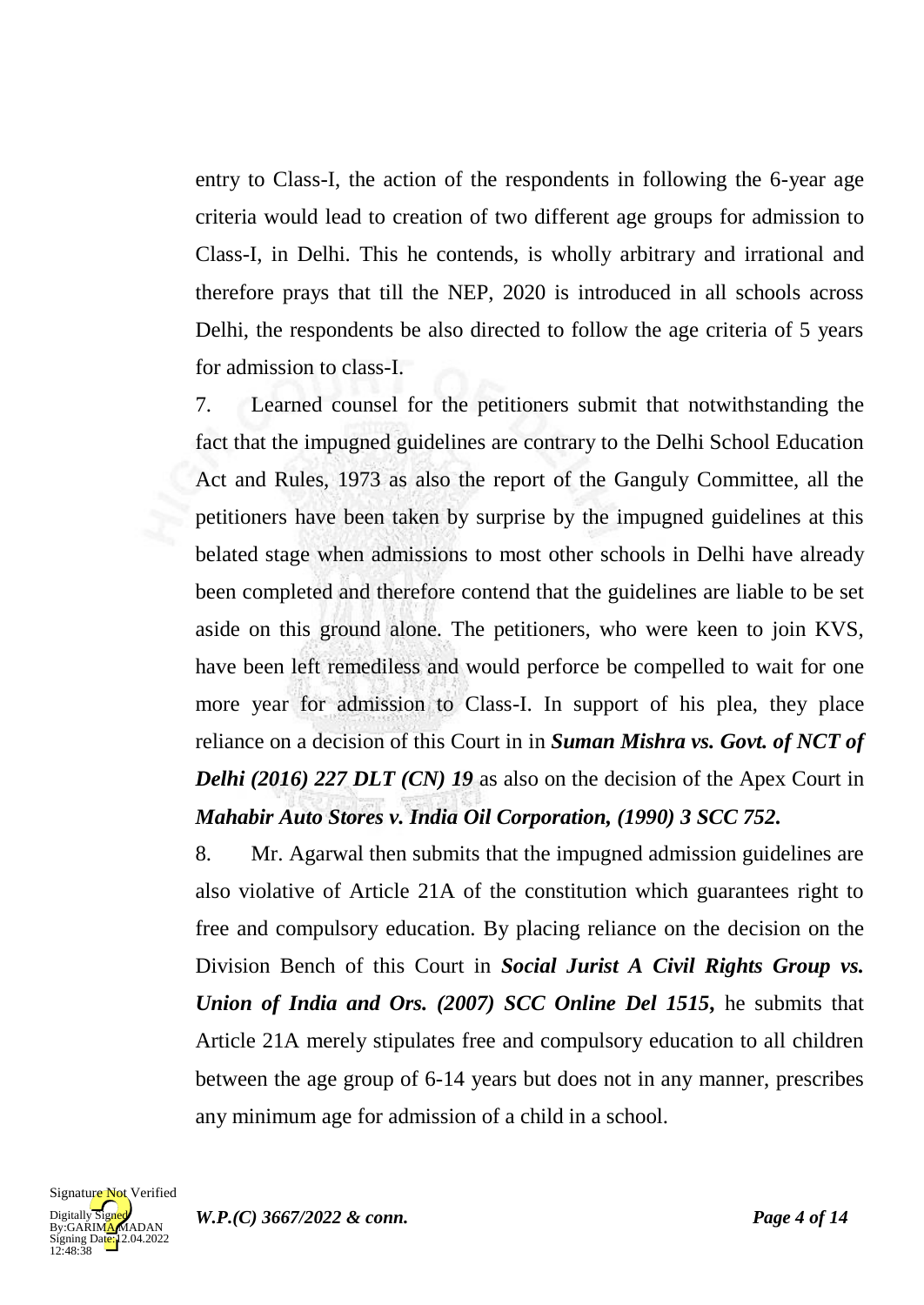9. He further submits that even as on date, a number of schools running under the aegis of the Central Government have been permitting children aged 5 years and above to apply for admission in Class-I for the academic year 2022-23, for which purpose he seeks to place reliance on the admission notice issued by the Army Public School, Bangalore as also by the Vikram Sarabhai Space Centre, Thiruvananthapuram. In fact, it is the respondent's own case that in order to ensure effective implementation of the NEP, 2020, a roadmap of two to three years has been provided so that the policy can be implemented all over the country in a phased manner by first introducing the requirement for the child to attend the pre-primary class from the age of 3 years, which has admittedly not been done till date. He, therefore, contends that the NEP, 2020 could have been made applicable only to children who had completed their pre-primary education and not to the children like the petitioners herein.

10. Dr. Jugesh Aspal, learned counsel for the petitioner in W.P. (C) 3866/2022 submits that since the NEP, 2020, based on which the impugned guidelines have been issued contains contradictory clauses, the respondents ought not to have issued the impugned guidelines in purported implementation of the NEP without reconciling clauses 1.6 and 4 of the NEP, 2020. According to him, while Clause 1.6 suggests that children aged 5 years and above are eligible for admission to class-I, clause 4 suggests otherwise.

11. They therefore submit that grave prejudice will be caused to all the petitioners as they will lose one full academic year in case the impugned guidelines are implemented from this year. Moreover, they would be put in a disadvantageous position compared to those children who were born in the

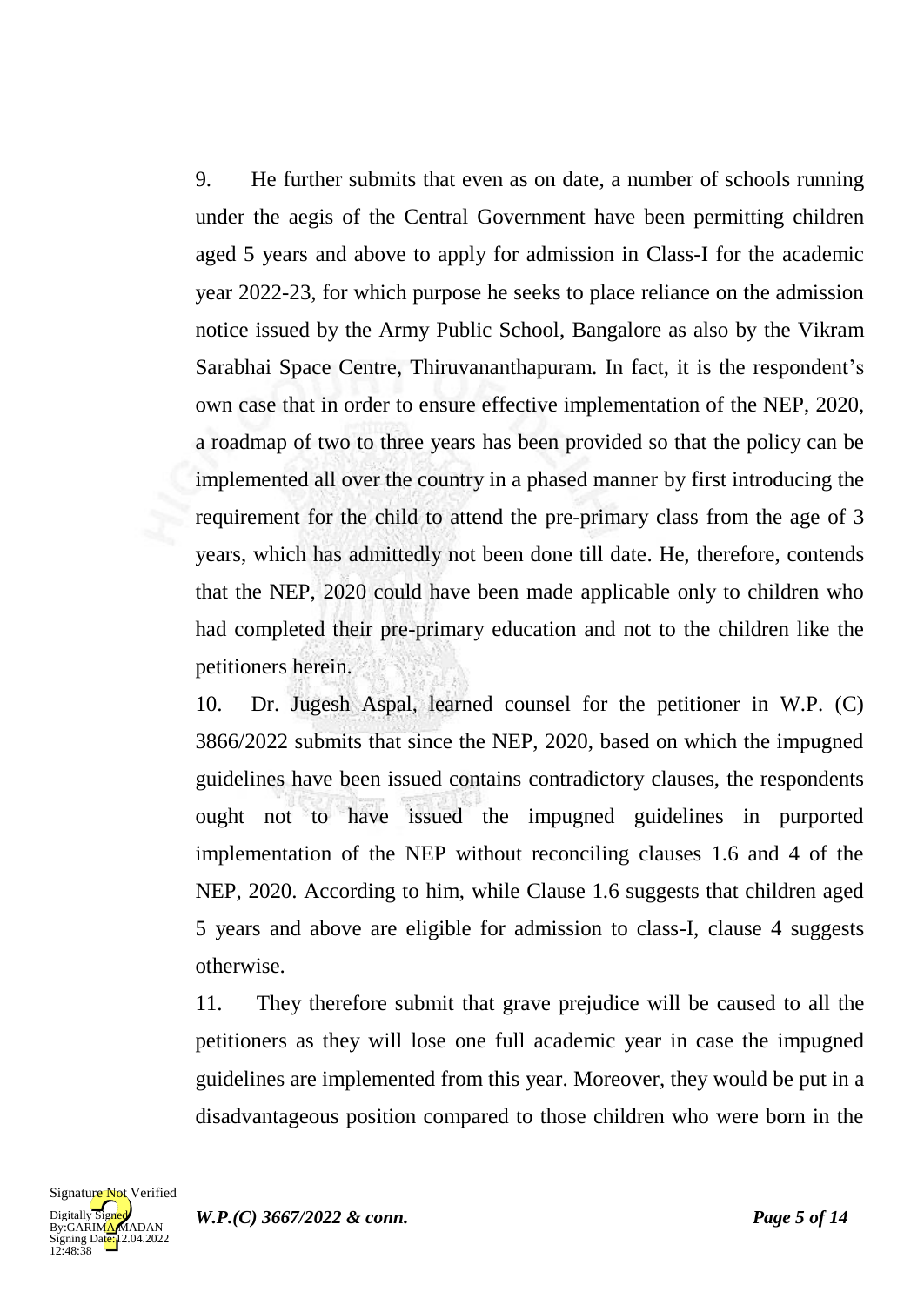same year and have already taken admission in other schools in Delhi. They, therefore, pray that the respondents be directed to permit the petitioners to apply for admissions to Class-I in the academic year 2022-23.

12. Per contra, the learned ASG appearing on behalf of respondents submits that the petitioners, having not challenged the NEP, 2020 cannot be permitted to urge that the policy should not be implemented from this academic session merely because other schools in Delhi are yet not following the same. By drawing my attention to section 2 (p) of the Right of Children to Free and Compulsory Education Act, 2009 (*hereinafter* referred to as the 'RTE Act, 2009'), he submits that the KVS are a distinct category of schools catering mainly to the needs of the Central Government employees including the Defence Personnel who have transferable jobs and therefore an urgent need was felt to ensure that the NEP which is already being followed in 21 states across the country is also, at the earliest, introduced in the KVS.

13. He next submits that the petitioners' plea that the impugned criteria violates the provisions of the Delhi School Education Act and Rules, 1973 and the report of the Ganguly Committee, is wholly misconceived as neither the provisions of the Delhi School Education Act and Rules, 1973 nor the Ganguly Committee are applicable to the KVS which are a special category of schools running all across the country. In support of his plea, he seeks to rely on the decision of this Court in WP (C) 3774/2007 titled *Neeti Singh Malik vs. Union of India,* wherein it has been held that KVS being an autonomous body, which lays down standards of education to be followed uniformly in all its schools, is outside the purview of the Delhi School Education Act and Rules, 1973.

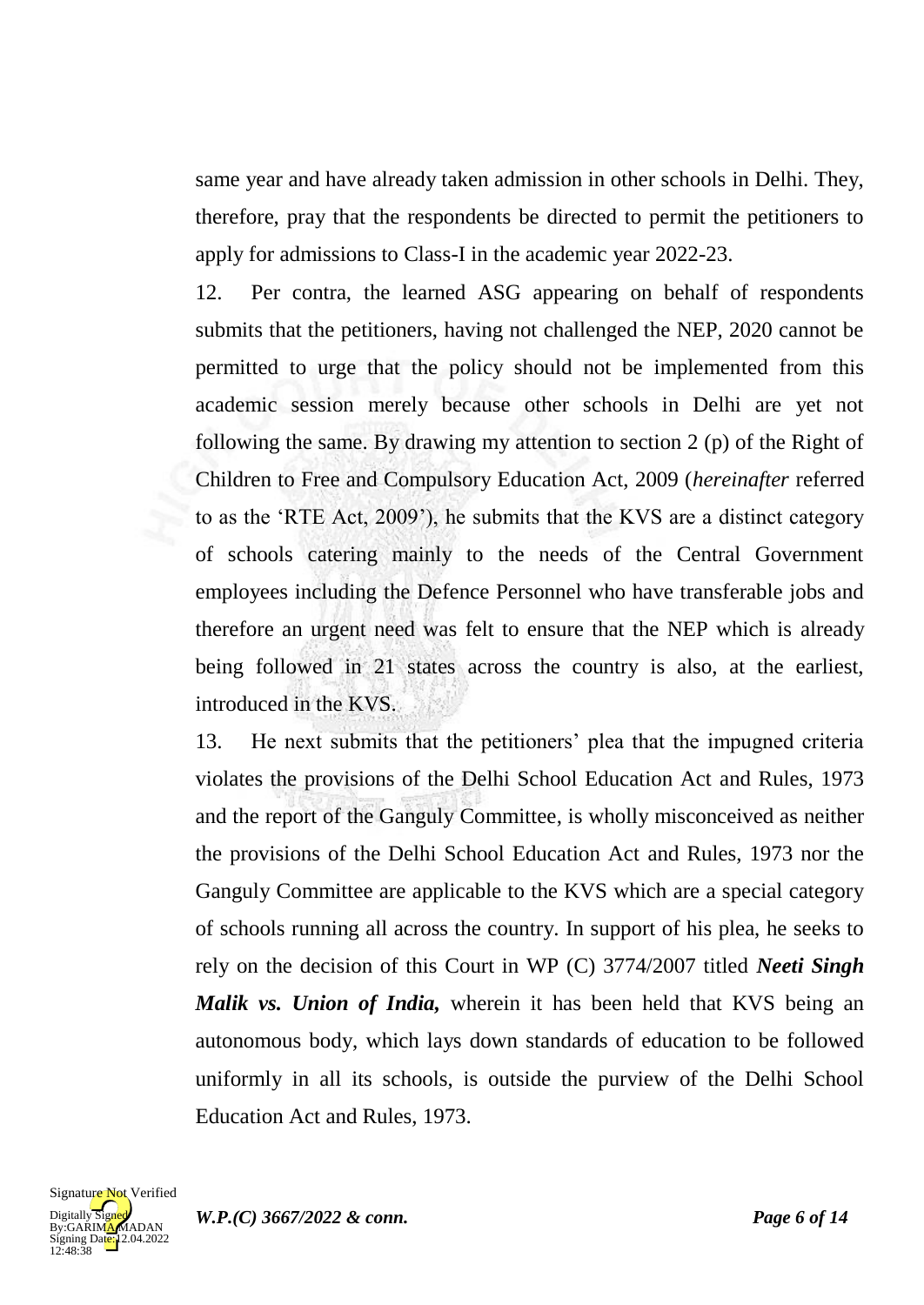14. He therefore contends that the KVS have a distinct characteristic of its own and are highly sought-after institutions where a large number of students apply for admissions every year. These schools are pace setting institutes catering to the needs of a large number of students all across the country and therefore have to be at the forefront for implementing new policies and regulations. He, thus, submits that the decision of the KVS to implement the NEP from this academic session is fully justified. The petitioners, who were always aware that the new education policy being implemented in the country will be introduced in the KVS as well, cannot now contend that they have been taken by surprise.

15. He further submits that the rationale behind the decision in the NEP, 2020 to increase the age for admissions to Class-I from 5 to 6 years was taken by experts to ensure that the development of the child is at par with the class in which he/she is admitted. Moreover, such a change in age for admissions was also necessitated so as to bring a uniform minimum age for admissions to Class-I throughout the country as it was found that there was a disparity across various States and Union Territories in respect of the age for admissions to Class-I. He submits that such a decision has not been taken in a haste but only after extensive deliberations with the stakeholders concerned and also after taking into account the needs and overall development of the children.

16. The learned ASG then submits the impugned criteria of the respondent school does not in any manner deprive admission to ageappropriate classes and therefore it is not as if the petitioners have been deprived of admissions to the KVS. In fact, the only effect of the impugned guidelines is that the petitioners would be eligible to apply for admissions in

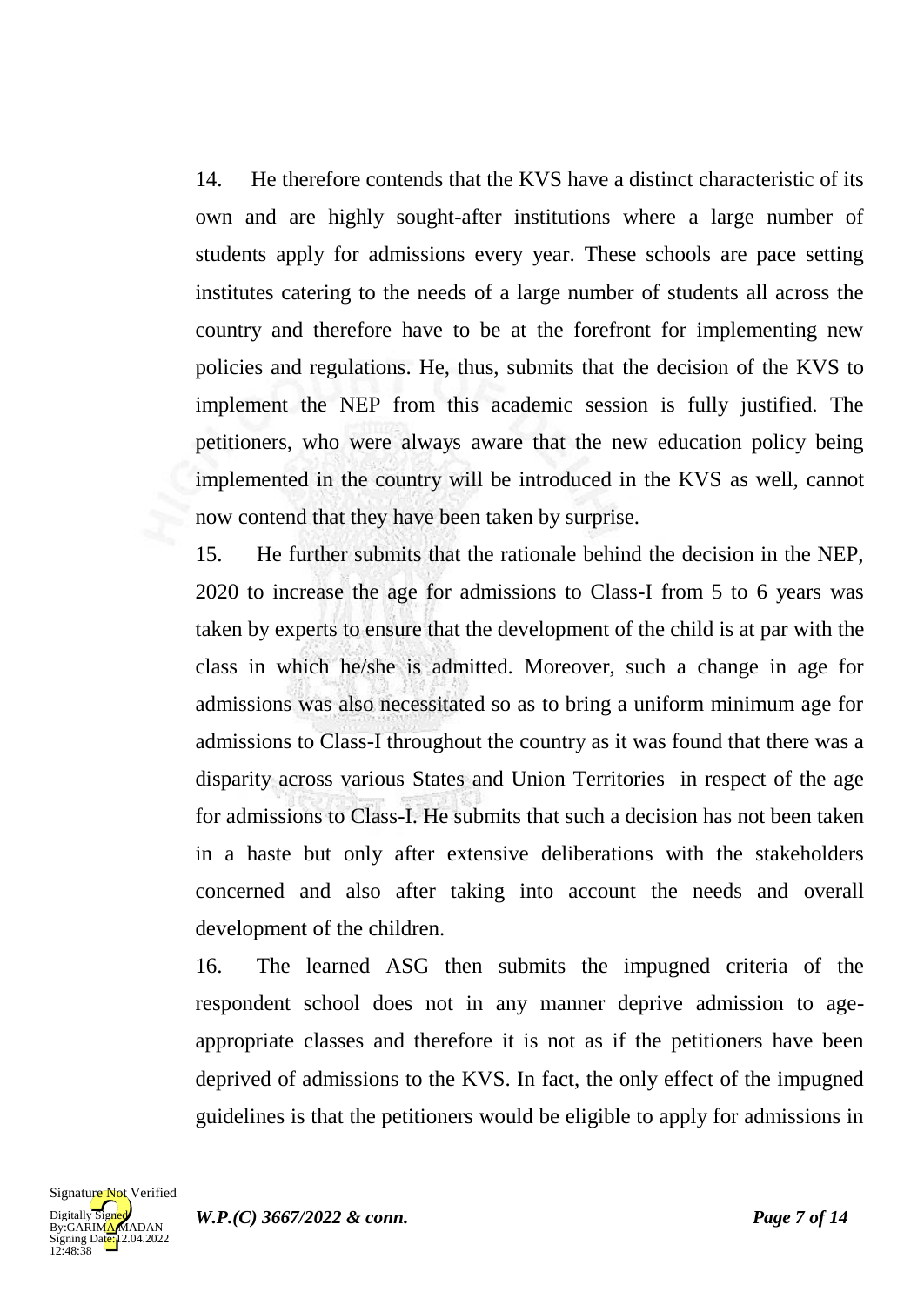the next academic year and therefore no irreparable loss or prejudice will be caused to the petitioners. Moreover, in response to the impugned circular, the KVS has already received about 7 lakh applications against 1 lakh seats, of children aged between 6-7 years for admission to Class I, which number is expected to increase till the closure of registration of the admission process. He submits that if children with the age of 5 years are now considered for admissions, it would result in the creation of 3 age groups for admissions to Class-I which would result in heterogeneity of class and discrimination qua the candidates who had already applied for admissions to Class-I. He therefore submits that if such a course of action is permitted, it would require a complete overhauling of the academic programme and other formalities thus leading to chaos. He also places reliance on the decision of the Andhra Pradesh High Court in *M. Sireesha (Smt.) & Ors. vs. Comissioner, Kendra Vidhyalaya Sangathan, New Delhi & Ors. (1998) SCC Online AP 315.*, where in similar circumstances, the Andhra Pradesh High Court had declined to interfere with the raising of the minimum age for admission to class-I introduced just before the beginning of the academic session. He, therefore, contends that the balance of convenience is against the petitioners.

17. The learned ASG submits that the admission criteria of the KVS is not in violation of the provisions of the RTE Act, 2009 but is in harmony with the said act. He submits that Section 3 of the Act mandates that every child aged between 6-14 years would have a right to free and compulsory education in a neighbourhood school till the completion of his or her elementary education. The elementary education, as defined under section 2(f) of the Act means the education from Class I-VIII. He thus submits that

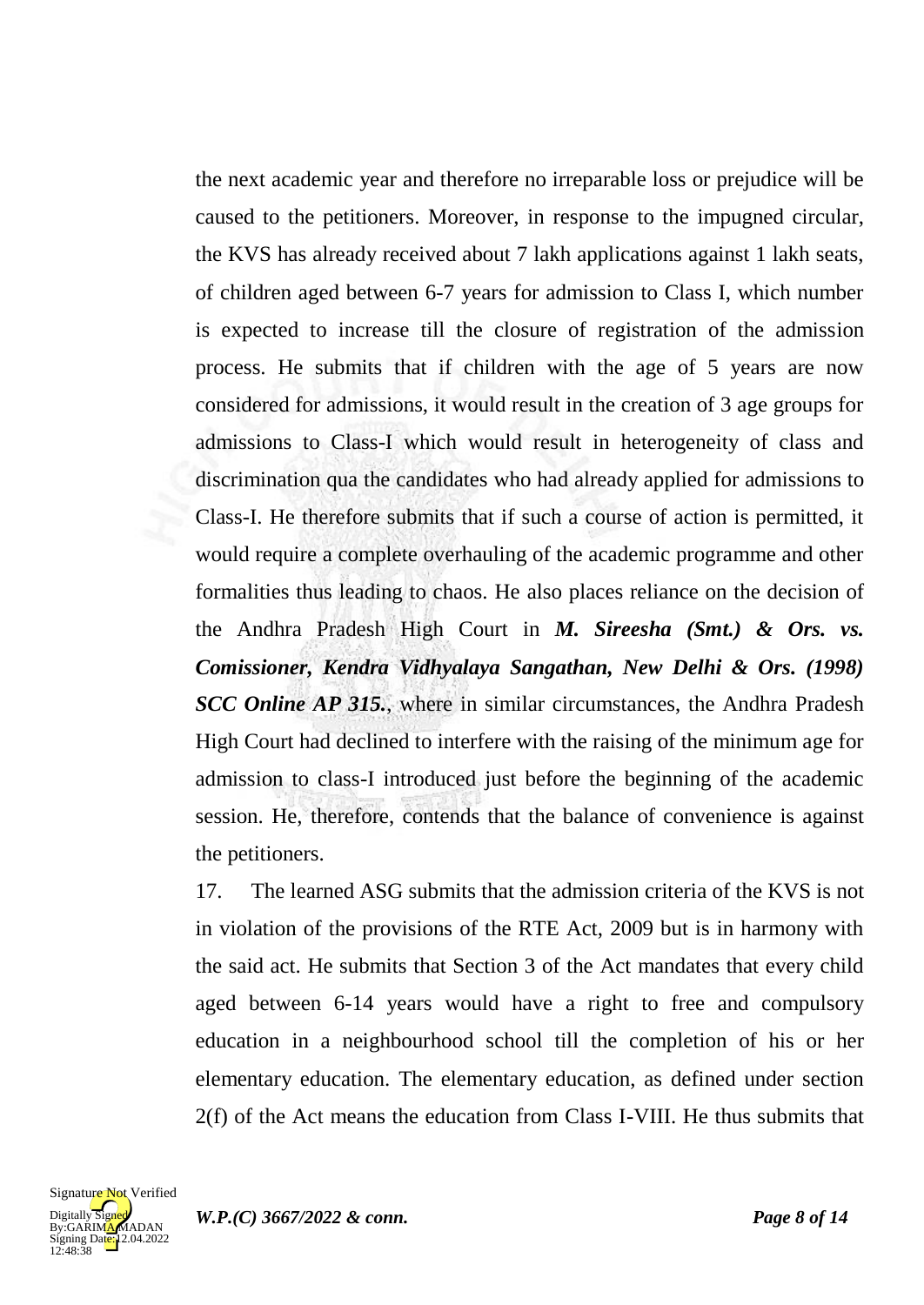even the RTE Act 2009 stipulates the age of admission to Class-I as 6 years.

18. By placing reliance on the decision of the Apex Court in *P. Suseela and Ors. vs. University Grants Comission (2015) 8 SCC 129,* he submits that it is not as if the petitioners' admission to the KVS is being taken away. The petitioners had only applied for admissions with a legitimate expectation that they would get admissions in the KVS and submits that a vested right would have only accrued if the petitioners would have actually been granted admission in the respondent school. In the present case the petitioners do not have any crystallised right of admission in KVS and would still be eligible for admissions in the next academic year. Finally, he places reliance on the decision of the MP High Court in *Kendra Vidyalaya No.1, Rewa vs. Ayan Abdullah Usmani and Ors. (2019) SCC Online MP 4388,* wherein the Division Bench, by referring to the decision of the Apex Court in *Regional Officer, CBSE vs. Ku. Sheena Peethambaran & Ors (2003) 7 SCC 719* had emphasised that no interim orders for grant of admission of students who are ineligible as per the prescribed criteria, should be issued.

19. Before considering the rival submissions of the parties, it may be once again noted that on 05.04.2022, when the petition was taken up for consideration, learned counsel for the petitioners submitted that the petitioners were neither assailing the National Education Policy nor its implementation thereof by the respondent no.1 but were only restricting their challenge to the belated changes in the admission criteria issued by the respondent no.1. I am, therefore, confining this decision to the consideration of the petitioners' plea that the introduction of this changed age criteria on 24.02.2022 from 5 to 6 years for admission to Class-I for the academic

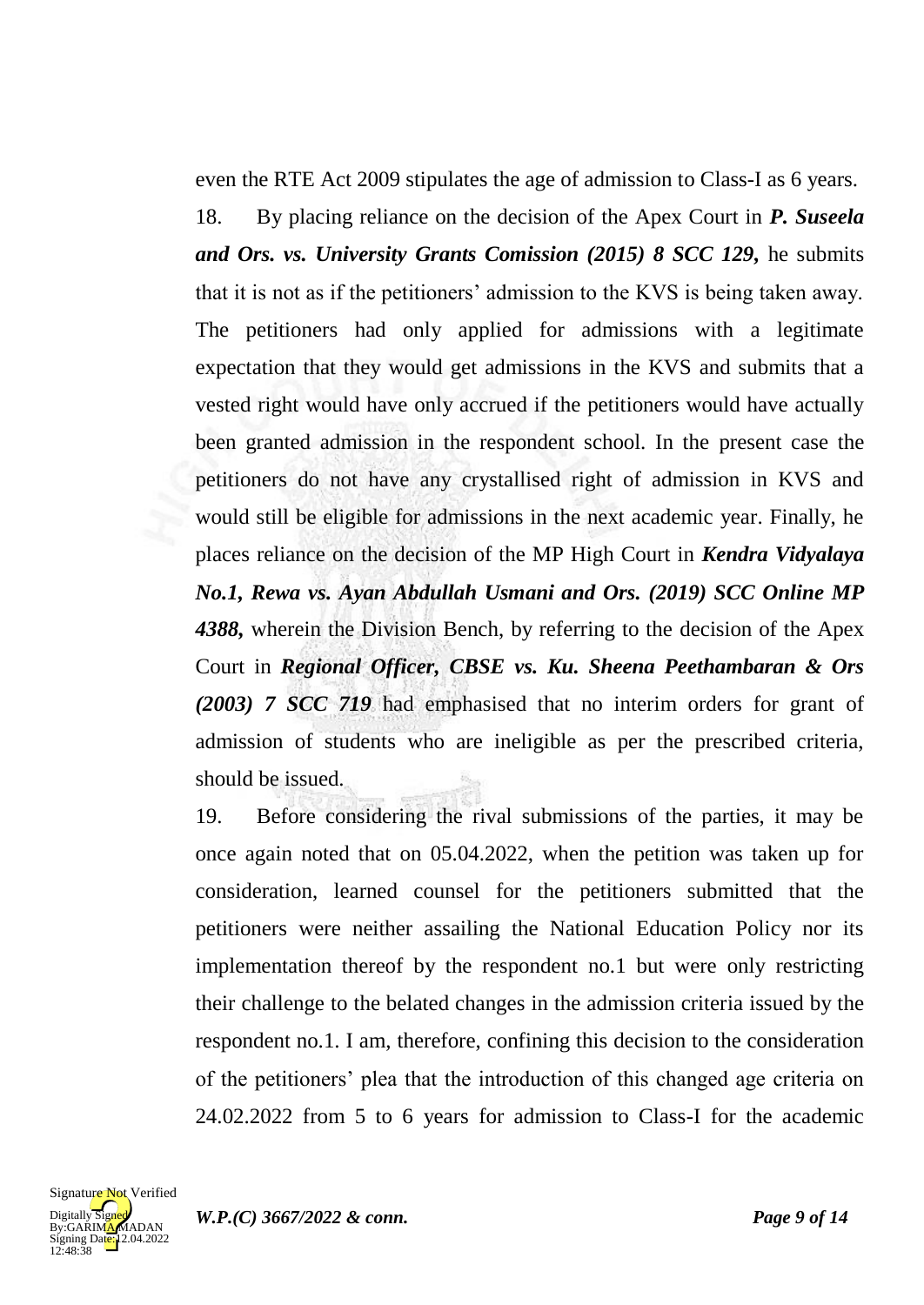session 2022-23 can be said to be belated, arbitrary and liable to be set aside on this ground alone.

20. Having given my thoughtful consideration to the submissions of the parties, even though I find merit in the petitioners' plea that this change in age criteria brought about by the impugned guidelines on 24.02.2022 was a little late in the day, the fact remains that the same does not in any manner debar the petitioners from seeking admission in KVS, but it only postpones their right to seek admission in KVS to the next academic year. The respondents have urged that this change was necessitated to ensure that the NEP formulated after extensive consultations with the experts is made applicable all across the country, at the earliest.

21. No doubt, the policy which was formulated in 2020 is yet to be implemented across schools in Delhi, despite the same having been already implemented in 21 states but once the statute i.e., the RTE Act, 2009 in itself places the KVS in a separate category coupled with the fact that all branches of KVS across the country, being run by the same management are obliged to follow the uniform criteria, the anxiousness of the KVS to introduce the age criteria of 6 years in accordance with the NEP, 2020 is well understandable. I may also note that during arguments, the fact that as held in *Neeti Singh Malik (supra),* the Delhi School Education Act and Rules, 1973 is not applicable to the KVS, was not seriously disputed by the learned counsel for the petitioners and therefore there is merit in respondents' plea that the KVS was obligated to adopt a uniform criterion for admissions in all its branches across the country.

22. Once the NEP, 2020 is not under challenge, the respondents' plea that the minimum age of 6 years for admission to class-I as laid down in the

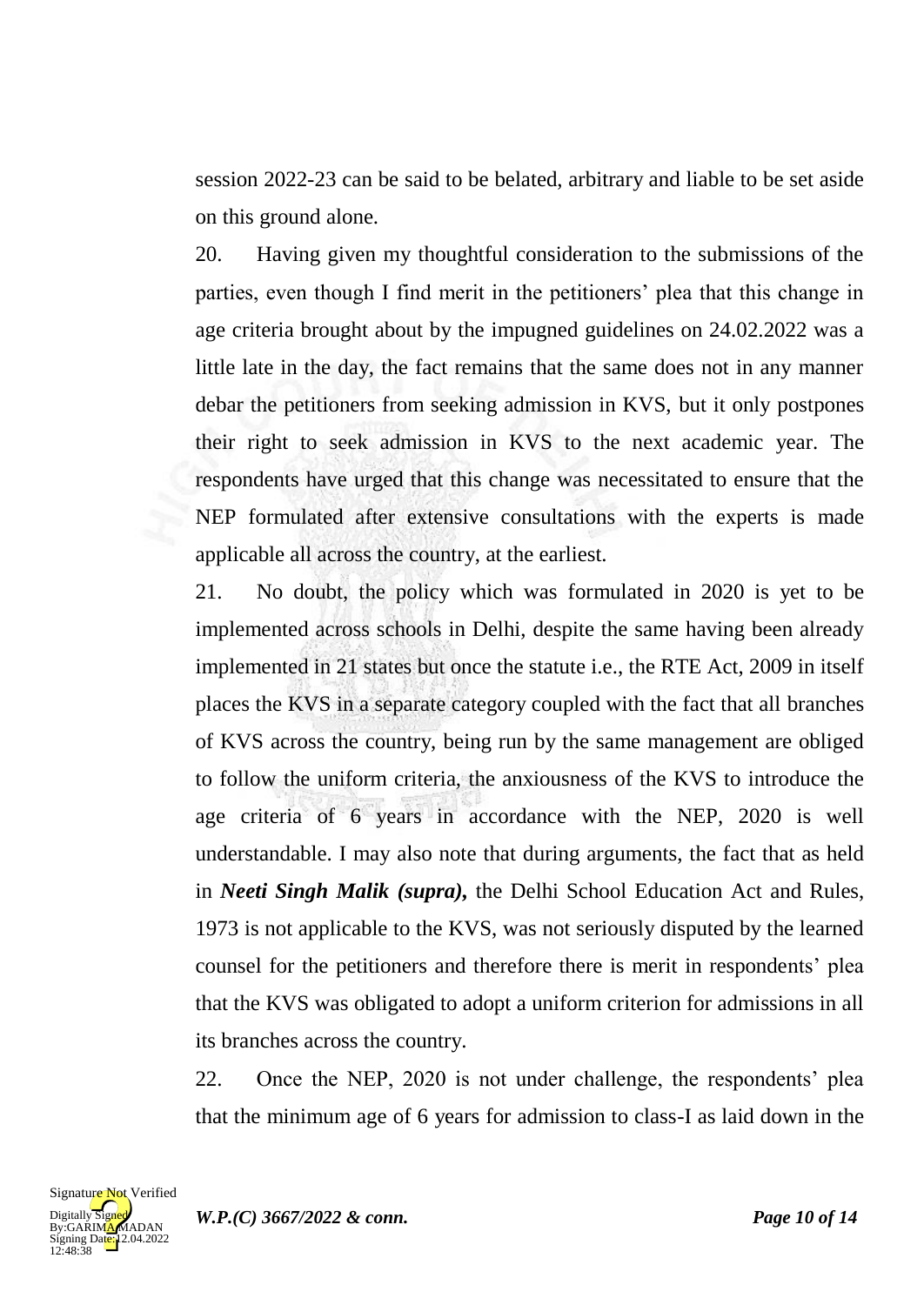policy to ensure that the development of the child is commensurate with the class in which he/she is admitted, needs to be accepted. When, once a conscious and well considered decision has already been taken by the experts that the entry age for admission to Class-I should be 6 years, this Court cannot and should not interfere with the said decision of the experts. Merely because some inconvenience is being caused to the petitioners who will have to wait for the next academic year to apply for admission to the KVS, cannot be a ground to direct the KVS to make an exception for its schools located in Delhi. Any such direction will have a rippling effect on the age criteria applicable to KVS schools situated all across the country including states wherein the NEP,2020 has been implemented and consequently, the minimum age for admission to Class-I has been fixed as 6 years in all schools in the said states.

23. The petitioners' plea that the age criteria of 5+ is still continuing in some of the schools like the Army Public School, Bangalore and Vikram Sarabhai Space Centre, Thiruvananthapuram, running under the aegis of the Union of India, overlooks the fact that the NEP, 2020 is being introduced in the country in a phased manner and the purpose of the impugned guidelines is to bring uniformity in the admission criteria in all the branches of the KVS across the country.

24. The petitioners have also not disputed the respondents' plea that they have already received 7 lakh applications for admissions to Class-I in furtherance of the impugned notice. These applicants are admittedly between 6-7 years of age and therefore, I also find merit in the respondents' plea that in case the petitioners and other 5-year-old children are permitted to join Class-I in the KVS, it would lead to huge imbalance in the class

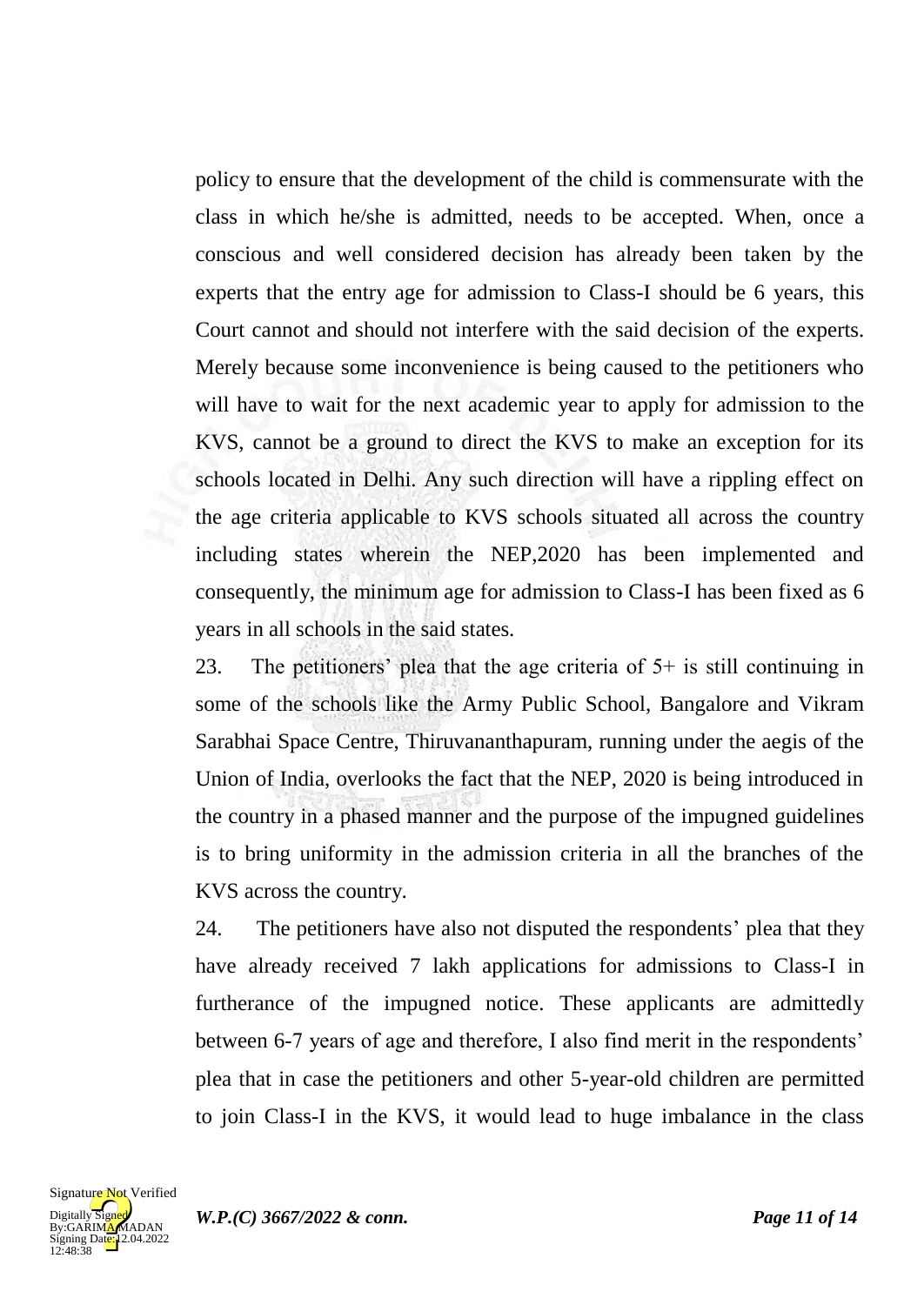making the situation almost unworkable. Not only will the syllabus have to be re-worked, even otherwise, admission of 5-year-old children with children who could be almost 7 years old, would be a highly undesirable situation. The balance of the convenience also, therefore, tilts more in the favour of the respondents than that of the petitioners

25. Reference in this regard may be made to the observations of the Madhya Pradesh High Court in *Ayan Abdullah Osmani (supra)* which reads as under.

> *"20. In such circumstances, in our considered opinion, the age criteria prescribed in the guidelines cannot be relaxed and should not be relaxed by the Court, as such relaxation amounts to perpetuating discrimination as those who are aware of the guidelines and did not fulfill the criteria regarding age prescribed in the guidelines did not apply and obtain admission, whereas the respondent Nos. 1 and 2 after having obtained admission as per the guidelines, have sought the relaxation to obtain undue advantage.*

> *30. The law in respect of granting interim orders in academic matters, has again been extensively considered by the Supreme Court in the case of Dental Council of India v. Dr. Hedgewar Smruti Rugna Seva, Mandal, Hingoli & Ors. (2017) 13 SCC 115 : (AIR 2017 SC 1826), wherein the practice of granting interim orders and thereafter, to claim sympathetic considerations at the time of final hearing, has been deprecated and the respondent college in that case, was directed to deposit a sum of Rs. 30 Lacs.*

> *31. In view of the law laid down by the Supreme Court, any direction to permit the respondents who admittedly do not fulfill the eligibility criteria and had themselves obtained admission in accordance therewith in Class-II and have thereafter, taken a about-turn and challenged the same, to continue with Class-III and to treat their admission to be in Class-III, would amount to issuing a fiat directing the appellant school to disobey its own Rules and Regulations to*



*W.P.(C) 3667/2022 & conn. Page 12 of 14*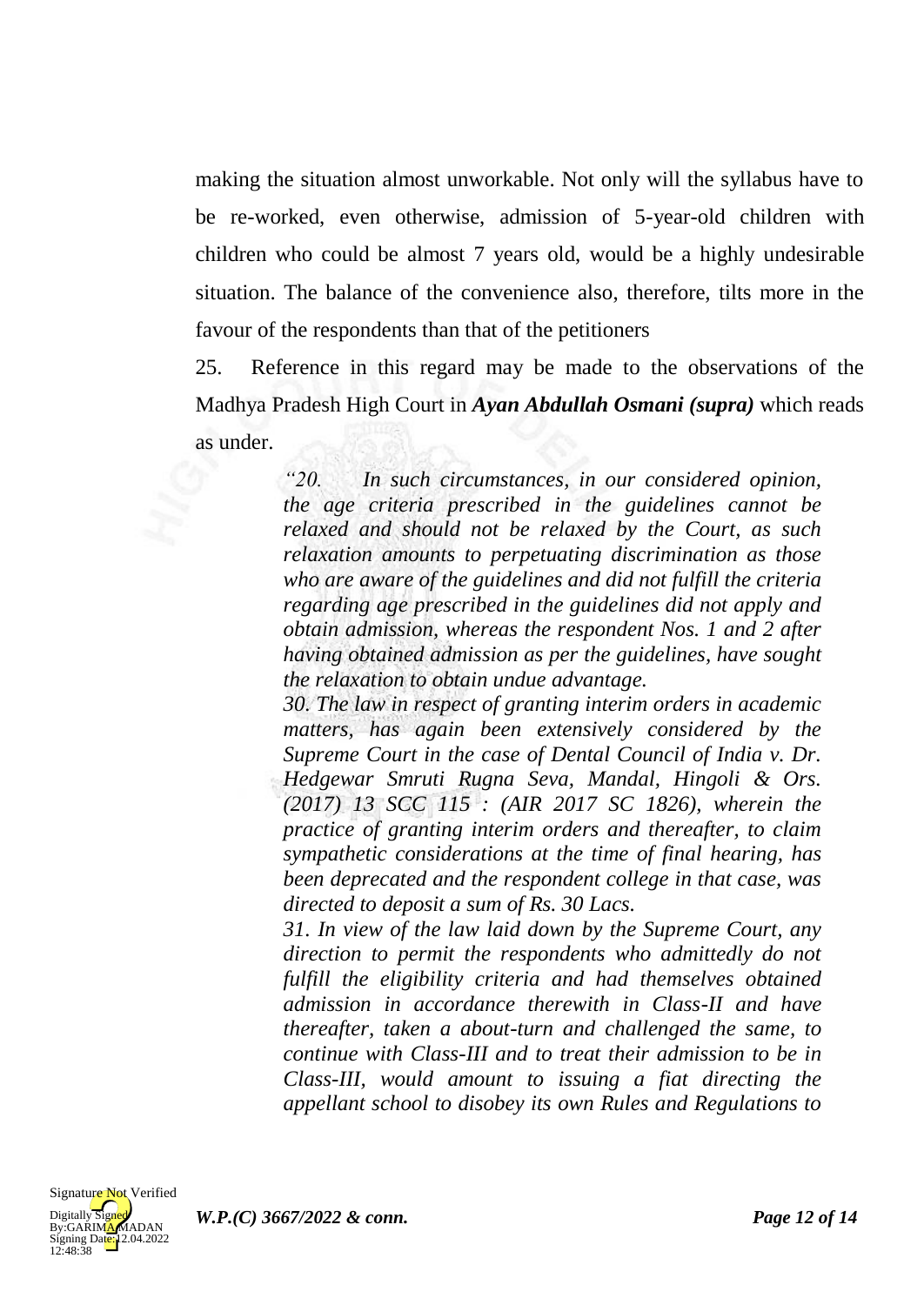*which the appellant owes its existence and would be destructive of the Rule of law, as it would amount to issuing a direction by this Court to the appellants, to disobey their own laws"*

26. I may now refer to the decision in *Suman Mishra (supra)***,** on which heavy reliance has been placed by the petitioners but find that the same does not forward the case of the petitioners in any manner. In the said decision, the Court was not dealing with a situation like the present where the minimum age for admission has been increased but was dealing with a situation wherein the upper age limit was reduced at the last minute thereby making some of the eligible children ineligible for admission. In the present case, as already discussed hereinabove, it is not as if the petitioners will become ineligible to apply for admission to Class- I in KVS; on the other hand, they will all, after attaining the age of 6 years, become eligible for admission to Class-I in the KVS in the next academic year.

27. I have also considered the decision in *Mahabir Auto Stores (supra)* and find that the same does not come to the aid of the petitioners. Even if the petitioners' plea that they were taken by surprise were to be accepted, the fact remains that neither they had any vested right to claim admission in KVS nor have they been debarred from seeking admission. The only effect of the impugned guidelines is to shift their eligibility to the next academic year which in my view cannot be a ground to interfere with the impugned guidelines especially when the respondents have already received over 7 lakh applications for admission to Class-I for the academic year 2022-2023. I have also examined the decision in *Social Jurist (supra)* and find that the same is also not applicable to the facts of the present case. In the said